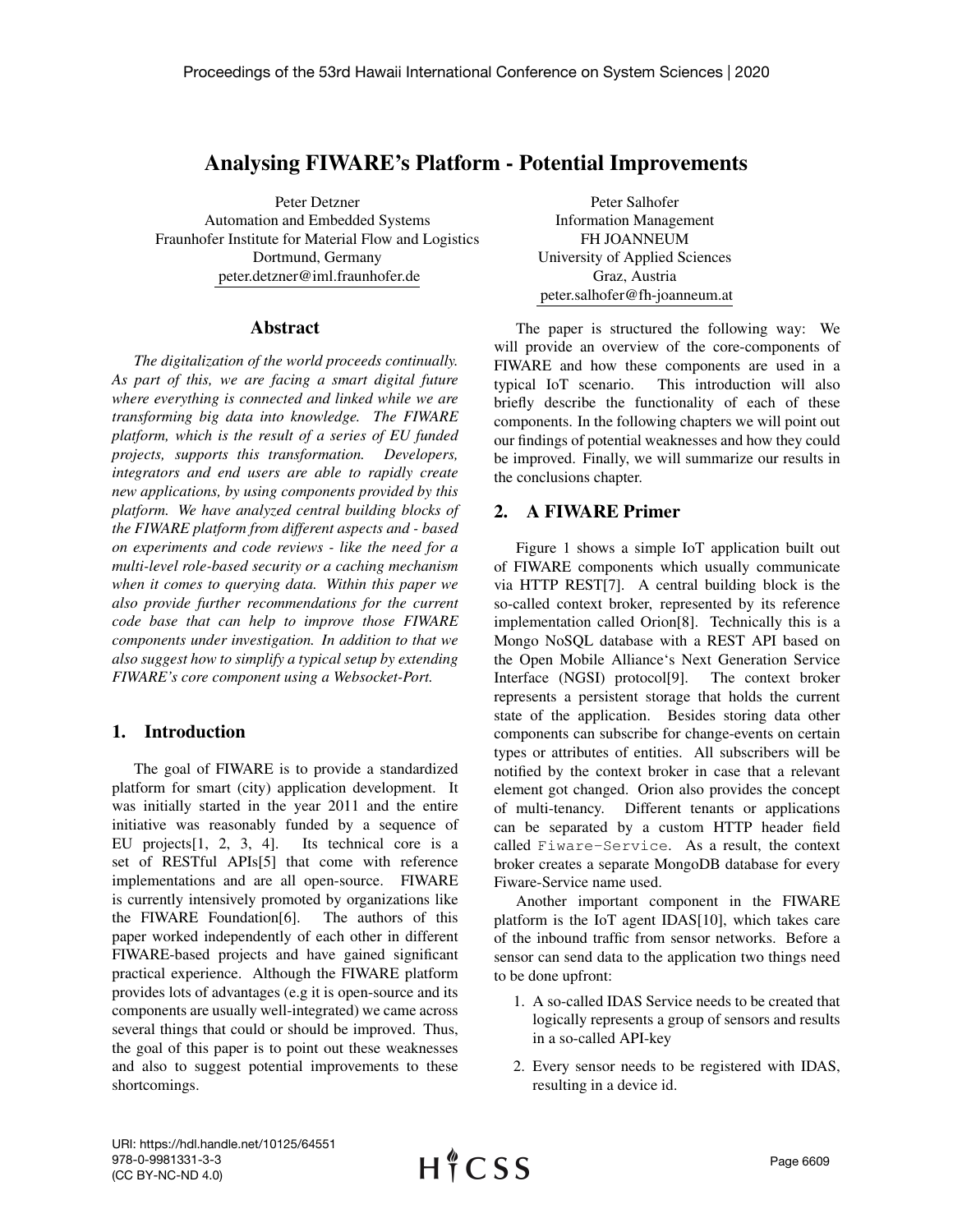



The actual sensor needs to send the API-key and the device id with every request. When registering a sensor, it is necessary to define which data it transmits (e.g. temperature, air-pressure and humidity) and to which entity and which attribute(s) this data should be sent. In case that no such entity exists in the context broker, it will be created upon the first transmission of sensor data.

Let's use a simple example to illustrate this: We are developing a smart living application for an apartment building. Thus, our business model stored in the context broker will hold data of all the apartments in the building and the rooms that belong to an apartment. We can now define temperature sensor *T42* and declare that its value should be stored as the *temperature* attribute of the entity with id *App13Room3*. Consequently, every time sensor *T42* sends a new value, IDAS will create an update request for the context broker in order to set the *temperature* attribute of entity *App13Room3* to this value. This ensures that the context broker always holds the latest sensor value. However, every time a value in Orion gets changed, the old value will be overwritten.

If we are interested in keeping the historical data as well, we need to use another component called Cygnus<sup>1</sup>. This component is responsible for recording time series data. Therefore, it uses Orion's subscription mechanism. As already pointed out previously, each subscription can either be made for an entire category of entities or for a specific one. It also has to include all attributes that should be tracked for changes and transmitted to the subscriber whenever a change occurs. Cygnus, which

<sup>1</sup>https://fiware-cygnus.readthedocs.io

is based on Apache Flume<sup>2</sup> uses so called channels to forward the data it receives to various data sinks. There exists a great variety of channels (e.g. Mongo<sup>3</sup>, Hadoop  $HDFS<sup>4</sup>, ...$ ). It is possible to combine these channels so that data is written to several sinks simultaneously.

In order to provide RESTful access to the historic data, there exists a component called Comet<sup>5</sup>. Whereas Cygnus is able to write data to various sinks, Comet can only read them from a MongoDB data sink. The Comet API allows for querying time series for a specific attribute within a given period of time.

None of the components that have been presented so far implement any security mechanisms. Thus, once there exists access to any of them, there are no restrictions on what could be done (including deleting all entities for instance). Security in FIWARE is entirely based on the OAuth2 protocol[11] and consists of three different components that are orthogonal to all the other ones. The central component is called Keyrock or simply the identity manager (IdM)[12]. It plays the role of an OAuth authorization server and provides user accounts for all FIWARE based applications. These applications can register with the IdM similarly to other OAuth-based services like Github, Google or Facebook. Once an application is registered with the IdM, roles for these applications can be specified and assigned to users. The second important component when it comes to security is called the Policy Enforcement Point (PEP) with its reference implementation called WILMA[13]. The PEP acts as proxy server to the resources it protects. Thus, instead of allowing users or applications to directly access services like Orion, IDAS or Comet, they only get access to the corresponding proxy server. The PEP proxy checks every incoming request for the existence of an authentication token. If no such token exists, the user is redirected to the login page of the IdM. In case that there is such a token, the validity of this token is checked with the IdM. In order to allow the PEP making such a request, each PEP has to login into the IdM with its own credentials that have to be setup upfront. Once verification of the token was successful the PEP adds information about the current user and assigned roles to the request.

What happens next, depends on the configuration of the security infrastructure. In the simplest of all cases verification stops after authentication without any form of authorization. Consequently, once a user or an application got successfully authenticated, there are also no restrictions on what could be done. In this case

<sup>2</sup>https://flume.apache.org

<sup>3</sup>https://www.mongodb.com

<sup>4</sup>https://hadoop.apache.org/

<sup>5</sup>https://fiware-sth-comet.readthedocs.io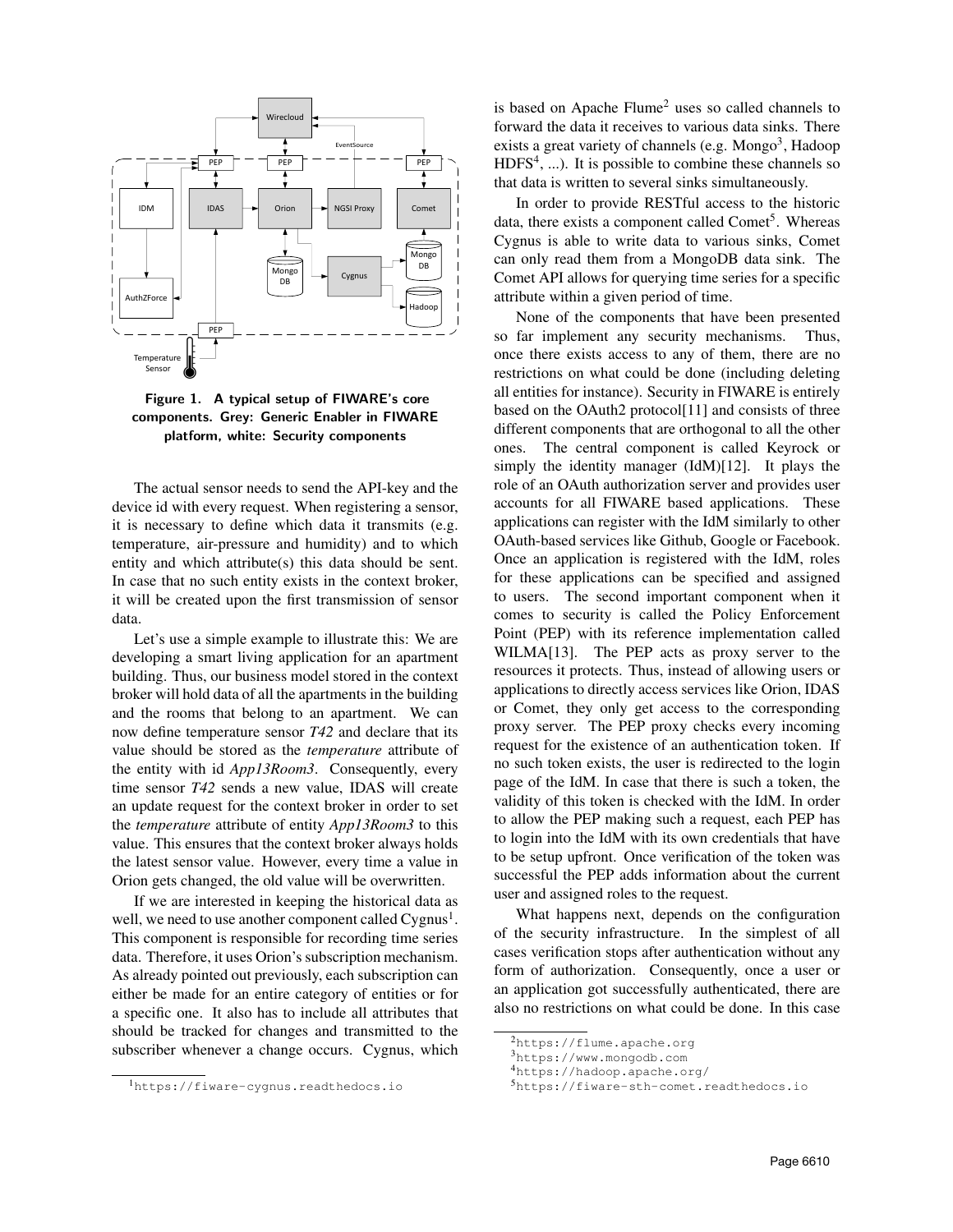

Figure 2. Wiring view of a simple dashboard (Screenshot from one of our projects)

security has to be entirely implemented by a custom application that needs to be put behind the PEP proxy and decides internally on the given user and roles which requests to permit.

In cases where also authorization is needed, another component, called AuthZForce[14], becomes important. When defining application specific roles inside IdM, there exists the possibility to assign so called permissions to each roles. A permission in its simplest form consists of a HTTP method (e.g. GET, POST, DELETE, ...) and an URI describing the endpoint of this request. All requests covered by these permission will be allowed. In a more complex scenario these permissions can be expressed as XACML[15] rules, which are saved and interpreted by AuthZForce. Prior to version 7.x of IdM all authorization, including simple rules, was using AuthZForce. Thus, as soon as authorization was enabled, the PEP proxy made an extra round-trip to the AuthZForce server to determine whether a particular request is allowed. Since IdM version 7.0.0, however, the evaluation of simple authorization rules that do not necessarily require XACML was integrated into the IdM, which avoids the need of an extra round-trip to AuthZForce.

In order to visualize data stored in the system, FIWARE provides a component called *Wirecloud*[16]. It provides a simple mean to build individual dashboards by wiring together different components as shown in Figure 2. Wirecloud comes with a set of such components that fall into two categories:

- Operators: These are used to read, process and write data from and to the other FIWARE components
- Widgets: Provide a graphical user interface that can be used to present data or to interact with the user

Additional components can be retrieved from the online store that is tightly integrated into Wirecloud or custom components can be programmed and integrated.



Figure 3. Screenshot of the visual representation of the flow shown in Figure 2

Technically each component is a collection of JavaScript files and assets along with metadata that is uploaded as a zipped archive to the Wirecloud portal. An example of how such a flow is translated into a dashboard can be seen in Figure 3.

Wirecloud consists of a server application that is used to interact with the rest of the FIWARE platform and a JavaScript part that runs locally in the user's browser. In order to constantly receive the latest value for relevant attributes, Wirecloud can register a subscription with Orion. Since Orion cannot directly notify the JavaScript application that runs somewhere in a user's browser, a component called *NGSI Proxy* is used as the subscriber. Additionally Wirecloud registers an *EventSource* with the *NGSI Proxy* to actually receive notifications. This allows for user interfaces that are automatically updated with every new sensor value. This mechanism is also depicted in Figure 1.

# 3. FIWARE'S ORION CONTEXT BROKER

As already mentioned the most important component inside FIWARE's platform is the so-called context broker Orion. Orion allows with operations like updates, queries, registrations and subscriptions making other applications context aware and managing the entire lifecycle. Publishers of an entity are called *Context Producers* while subscribers of an entity are called *Context Consumers*.

An entity represents a physical or virtual object, like a sensor, a robot or a thing in general. Each entity, as it is depicted in Figure 4, can be uniquely identified by the two fields, the *type* and the *id*. An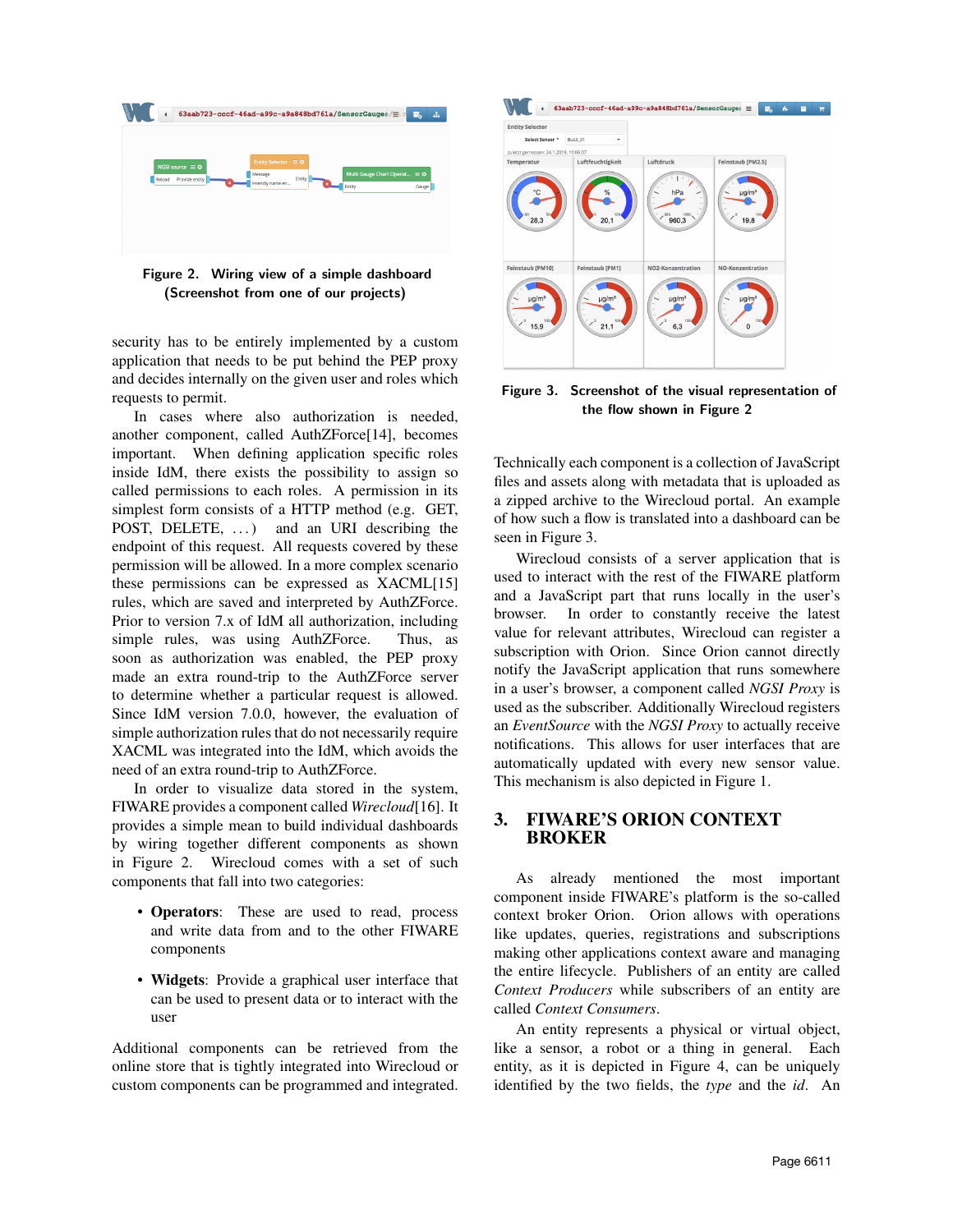

Figure 4. Example of a NGSI v2 Entity

entity *type* represents the type of the thing, whereas the *id* uniquely identifies the entity. Each entity has one or more attributes identified by *name*, *type* and *value*. The attribute *value* holds the actual data, while the *type* represents the value's data type, e.g. JSON datatypes or NGSI types. Each entity attribute can have one or more metadata attributes, also using a metadata *name*, *type* and *value*. The metadata *name* describes the role of this metadata, the *type* represents the value's type and the *value* contains the actual metadata.

#### 3.1. HTTP Header Best Practices

Orion offers a HTTP RESTful API[7][17] for managing context data, like entities. Each HTTP Request has the structure as depicted in the Table 1, where the Request Line and the Header Fields are mandatory, while the Body is optional:

Table 1. HTTP Request

| METHOD URI PROTOCOL_VERSION   Request Line |               |
|--------------------------------------------|---------------|
| Request Modifiers                          |               |
| Client Information                         | Header Fields |
| Representation metadata                    |               |
| Body                                       | (Optional)    |

This section analyses the HTTP header fields used, based on the best practices according to [18, 19, 20, 21, 22, 23, 24]. Our presented improvement suggestions for the HTTP headers should help to simplify few aspects but also reduce the communication bandwidth in general.

#### *Deleting an Entity*

When deleting an entity, Orion does not accept any payload or even the Content-Type for the HTTP header[25]. According to the set of rules for a HTTP header[18], the Content-Type must be used and the Content-Length should be used. But since the Content-Length is 0 in the request, it is questionable why the Content-Type is analysed at all. [26] stated that some implementations might reject payload, we propose only to analyse the Content-Length and ignore the Content-Type in case of deleting an entity which would be also in favour of future developers.

## *If-Modified-Since inside a Request/ Last-Modified should be used in response*

The usage of the *If-Modified-Since* HTTP header could also help to support conditional requests[27]. The client, while sending a GET-request with a defined *If-Modified-Since* attribute, can determine with this field the actuality of its local copy, in case that a subscription is not possible, not necessary or not even needed. The response should be a HTTP status code 304 (*Not Modified*) [28] without any body but including the Last-Modified time inside the Response Header. In case a modification happened after the If-Modified-Since date, the response would have a HTTP status code 200 (Success) including the response inside the body. Adding by default the *Last-Modified* could also help to increase the performance of Orion and reduce the network traffic but also to alter the representational state of this entity. To do so, developers have to make sure, that the evaluation of the *If-Modified-Since* header is faster than retrieving data from the database, processing and sending it over the network to the destination. These timestamps, to support these feature, are already foreseen in the database model of Orion by using the modDate in MongoDB for example.

#### *ETag should be used in responses*

Using Last-Modified and If-Modified-Since headers in distributed systems as it is foreseen in FIWARE's platform, might create some new problems. This requires that the participants are having synchronized clocks and a common understanding of time. Another challenge might be the transport of data over large distances like the WWW, which requires some time. Providing the ETag, which "*is an opaque string that identifies a specific version of the representational state contained in the response entity*"[18]. This ETag can be reused by clients for future requests, easily by adding this opaque identifier to the If-None-Match field as a part of the HTTP header. Orion would return, in case nothing has changed according to this identifier, the HTTP 304 (Not Modified). Orion has only to check the internal ETag instead of querying the whole entity, converting the document into a JSON object and sending the data to the client. It would also preserve the bandwidth and time by not sending the complete object. This best practice could be supported by using the already existing lastCorrelator of the MongoDBs database model. This field is automatically created by the database driver in Orion to represent a document inside MongoDB, by using the built-in function of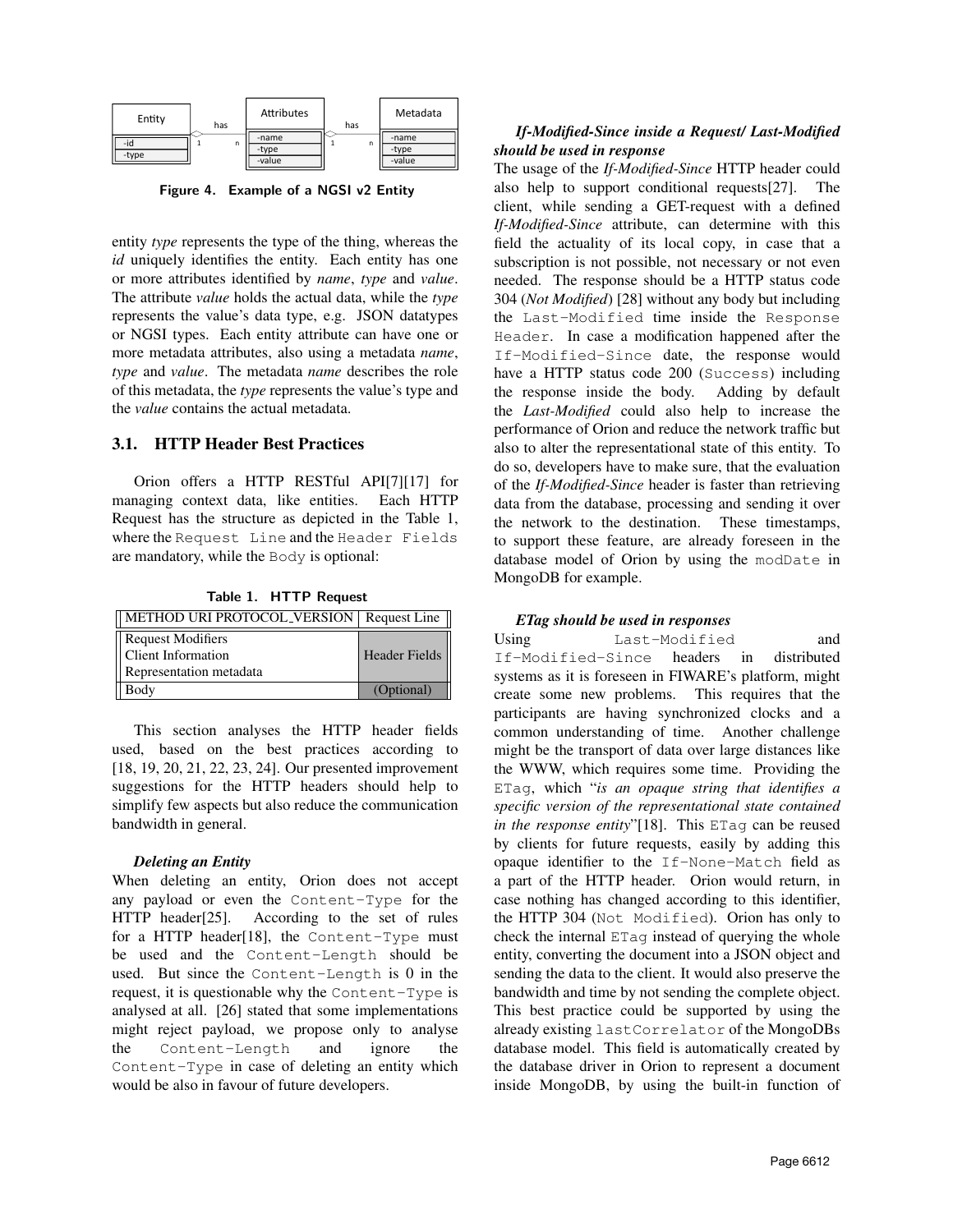Linux for creation of the universally unique identifier. Combinations of the If-Modified-Since and the If-None-Match header fields are also possible.

#### *Versioning*

Designing a good/clean/proper HTTP REST API including a simple versioning is a very important task, which effects developers of the server as well as developers of client applications. REST has no guidelines for versioning, as a consequence there are many different approaches on how to address it. Orion's versioning is based on the NGSI implemented version, which is represented in the Uniform Resource Identifier (URI). This means sending a request towards the NGSIv1 implementation, the client has to use v1 in the URI, sending requests towards the NGSIv2 implementation must use v2 in the URI. One advantage of having the version encoded in the URI for example is that developers are aware of where they are looking at, especially new developers. The downside of this approach is that with every new version the URI changes.

Another approach to avoid multiple URIs for versioning could be using the Content-Type header. This would increase the effort of mapping between one or more APIs at the Orion developer side. Another possible solution could be to create a new custom header like "Version: 1", but we are highly recommend not to do this. We prefer to use already existing, standard HTTP headers instead of introducing new ones which are not specified in the standard. According to [29], nine out of ten APIs are using the URI path for versioning, a more detailed discussion about versioning is covered in [30]. We would appreciate thinking here in favour of the growing developer community.

#### *Documentation*

In the official FIWARE Data Models Documentation[31] it is stated that it is recommended to reuse schema.org data types. According to the provided examples in the official documentation of Orion<sup>6</sup>, the used data types are for example String, Integer and Float. It would be more convenient to use the proposed datatypes like Number, Text. New users and/or developers might struggle with this kind of inconsistency, therefore we recommend stick to the suggested ones. Especially when the specified format for the content has been decided to use JSON and the Content-Type: application/json. Now it is even more coherent to use the suggested JSON data types in all examples as suggested. Besides this, we think that providing a reference page with all the error codes and the error-handling, what to expect and how to deal with it, would be really helpful.

### 3.2. Feature Requests

In this section we describe some high level feature requests which we think would improve Orion's functionality in a good way. This would increase Orion's usability but also help upcoming developers in the near future once these features have been taken into account.

#### *Schema Validation*

Nowadays every entity can be easily changed in data-types and adding or removing attributes, no matter who published this entity. There are some harmonized data models[31] provided by FIWARE, but not all applications have been covered yet. Hence, applications might expect different data-types or key-value pairs than they are actually going to receive since anyone could update the existing entity. Therefore, we are describing a feature request which can be realised in two different ways to prevent overwriting entities with other values:

- 1. Centralized schema validation through Orion
- 2. Providing schemas for entity validation through consumers

#### *Centralized schema validation through Orion*

Our first described approach, the centralized entity validation, implements a data validation against a schema by Orion. This mechanism is depicted in the Figure 5.

The context producer publishes its entity to Orion (Step 1). Based on this newly created entry, Orion could create the schema for this entity (Step 2). The consumer would subscribe to this entity as before (Step 3) and receives also the acknowledgment of the created subscription (Step 4). Now, when the context producer updates the entity (Step 5), Orion can check the received update of the entity (Step 6). Since the data is valid, all subscribers can be notified (Step 7). If the producer provides another format for the entity (Step 8), Orion would reject this update of an entity (Step 9) and notifies the producer about the wrong format (Step 10) instead of distributing the updated entity to the consumer.

We are aware that this feature of the data validation through Orion might slowdown the data-distribution but the subscribed consumers would benefit from it. Currently anyone can overwrite an entity where the subscribed consumers will receive then notifications. Another variety of this approach could be that the

<sup>6</sup>https://fiware-orion.readthedocs.io/en/ master/user/walkthrough\_apiv2/index.html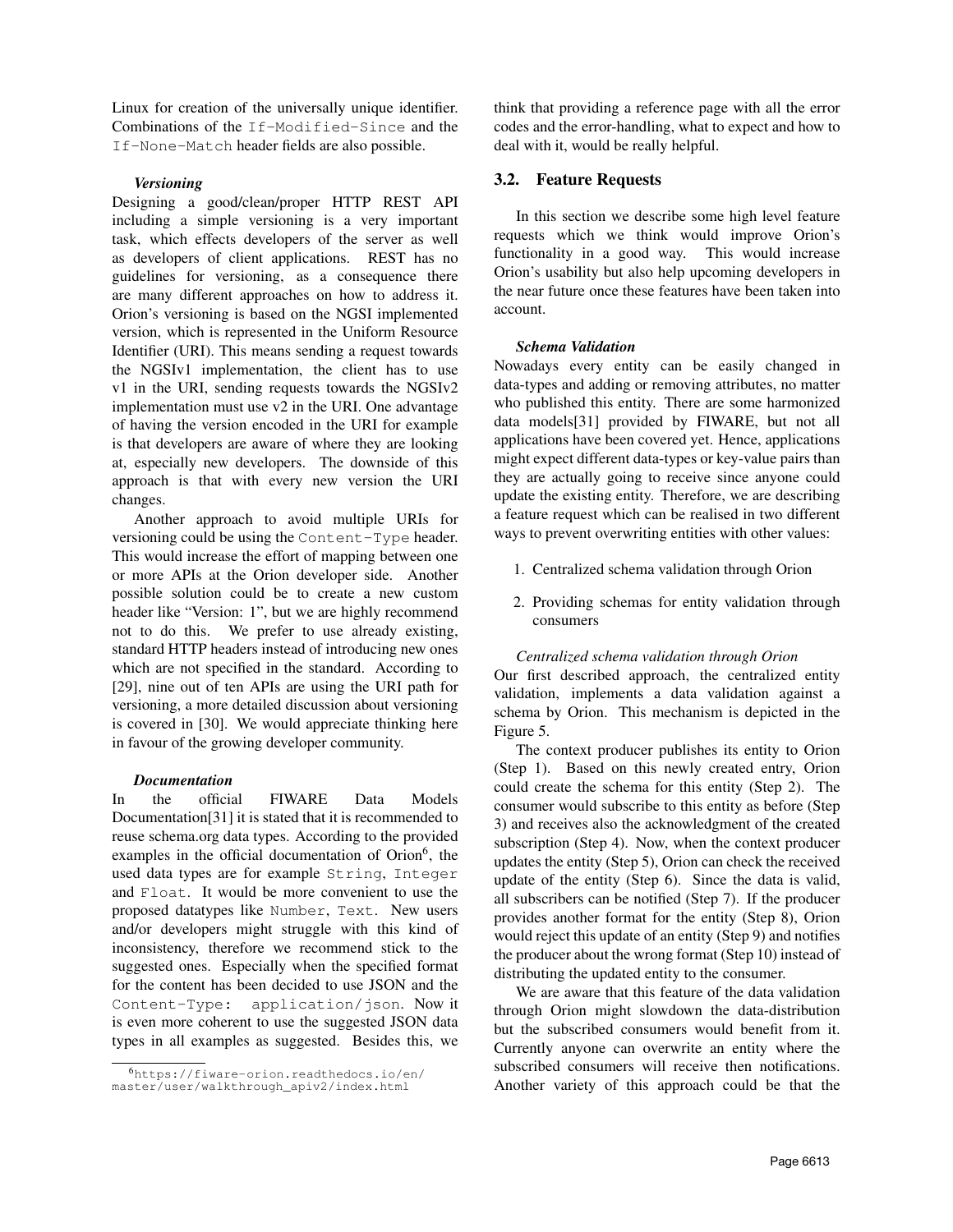

Figure 5. Sequence Diagram of a centralized schema validation through Orion

context producer provides next to the entity also the required schema so that Orion does not have to create its own schema for a new entity. Hence steps 1 and 2 would be becoming one. If the publisher does not provide the required schema, Orion could create one automatically based upon the received entity.

### *Providing schemas for entity validation through consumers*

To avoid the slowdown of Orion, we are also proposing a second approach which is depicted in Figure 6. Based on the first published entity (Step 1), Orion would create an automatically JSON Schema (Step 2). After a context consumer subscribes to an entity (Step 3), Orion provides the created schema in the successful created subscription (Step 4). This schema could be used on the application side of the consumer to validate data, independent of whether the data are valid (Steps 5-7) or invalid (Steps 8-10). This approach has the advantage that Orion would not have to validate the data, only to notify the consumers about the update of an entity. Hence, the data-distribution would not lack of any performance and the delay, for forwarding the updated entity would be the same as before.

Providing a formal description through a schema also helps to provide a list of elements and attributes in a vocabulary and it also helps for documentation that is readable, as well for humans as for machines.

#### *Communication*

From our perspective, it would be really helpful to offer a new binding, like a WebSocket-Port. Nowadays, it is not easily possible for an HTML5 application to connect to a server which is not the deployment server due to the CORS-problem[32]. In addition to that, usually HTML applications are not offering a HTTP



Figure 6. Sequence Diagramm example of how Orion could provide schemas for a entity validation through context consumers



Figure 7. FIWARE Orion offering a WebSocket-Port to avoid the CORS problem

endpoint to receive the updates of an entity which is published by Orion to a HTTP REST endpoint. To connect a HTML based application it is required to use a NGSI Proxy which is capable of receiving POST notifications from Orion and forward this notification through an EventSource connection. Our proposed solution is depicted in Figure 7, where Orion offers next to the common HTTP REST/NGSI-Port also a WebSocket-Port. Incoming WebSocket connections from a UserClient Browser, in fact by a browser using JavaScript, could be handled by forwarding the data to the NGSI-Endpoint inside the HTTP-Port for a transparent way of using Orion's API. Sending data from the Orion to the HTML5-application could be easily done by sending the data through the WebSocket connection.

Of course, a WebSocket connection is a bit more complicated to handle than a HTTP, but this depends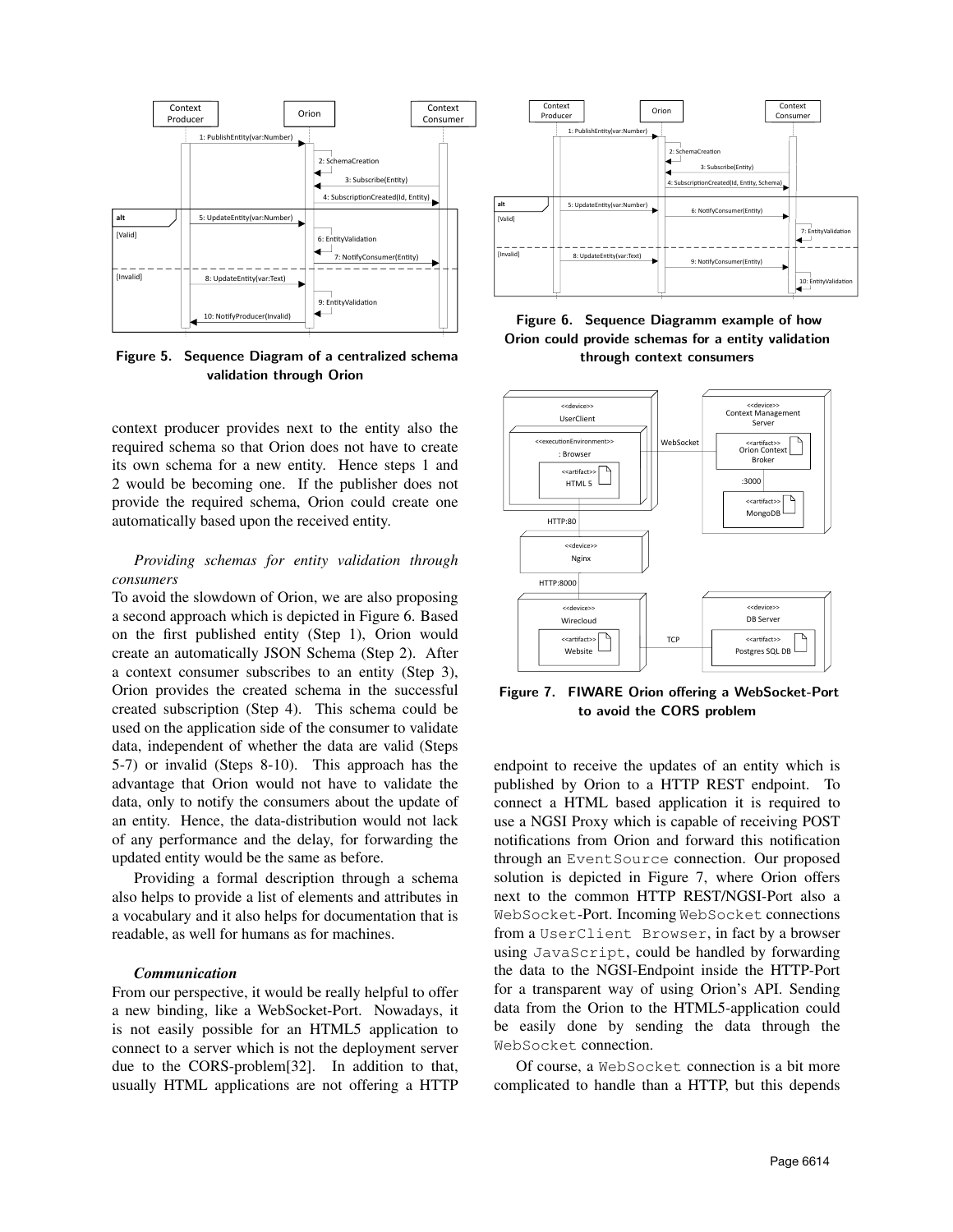on the use case of the application. A WebSocket approach could help improve the communication for applications with a high frequency data rate. Instead of establishing a HTTP connection for every data exchange it might be easier and more efficient just by keeping an open connection[33].

# 4. IMPROVING FIWARE's Security

In this section we will discuss all issues that are related to security, which are ranging from mere feature request to severe vulnerabilities.

### 4.1. Authorizing Sensors

The southbound interface used by sensors is particularly sensitive. Sensors need to be authenticated, since - depending on the use case - it is important to trust their identity and their values. However, sensors are mounted out in the field, potentially anyone can get access to them and revealing their credentials is possible. By design, the potential damage that could be caused by a sensor that was tampered with should be minimized. Currently the IdM treats sensor accounts differently from other user accounts. This is generally a good idea, since, whenever a new user is created, the account needs to be manually activated by clicking an activation link that gets sent via email. This is infeasible for sensors. Unfortunately, there is also no possibility to define permissions for device accounts. Consequently, FIWARE only supports authentication but no authorization for sensors. When we look at our smart living example again and assume that a tenant of an apartment managed to get access to a temperature sensor's credential, these credentials could be used to mimic any other sensor, since any API-key, device-id and sensor data could be used without restrictions. Thus, these credentials could for example be used to trigger a fire alarm in a different building.

This example should make clear, that authorization is required here as well, which would limit misusing a sensor to only one case, which is sending fake values for the tampered sensor itself. Implementing this requirement would need a tighter integration of IDAS and IdM and some minor changes to the protocol. Currently, when a sensor submits data to IDAS, API-key and sensor-id are sent in the query string of the request[34]. However, the query string is entirely ignored by the PEP-Proxy and by XACML. Thus, these two parameters need to be part of the URL in order to become part of a permission rule. By requiring the device id to be identical to the sensor's account name and some similar constraint for the API-key, the IdM could easily authorize such requests without a lot of additional configuration or even the need of explicit permissions.

### 4.2. Multi Tenancy

As already briefly pointed out in section 2, FIWARE supports multi tenancy via the Fiware-Service HTTP header that needs to be part of every request. For every tenant the context broker creates a separate database with the name orion-<FIWARE-Service>. This ensures that data belonging to different tenants or applications is strictly separated.

Security-wise this behavior currently seems to be the most severe issue, since this header field – like all headers in general – is ignored by FIWARE's security infrastructure. Thus, if you are having a valid FIWARE account along with a set of permissions these permissions allow you to perform the same set of actions on any other tenant's data as well, since the value of the Fiware-Service header can be selected without any constraints. If this header does not match any of the existing databases, simply a new one is created.

To fix this issue, the PEP-Proxy needs to consider the value of this header field. The authorization could either be done by the PEP itself (e.g. by matching the header to some value provided by the IdM) or by the IdM, which requires the PEP to send the header field with its authorization request. Since the IdM allows to assign users to organizations, one solution could be to enforce the Fiware-Service header being identical to the name of a user's organization.

## 5. Improving Comet

Comet is the component that provides unified RESTful access to the historic context data (time series). Before going into details of the shortcomings of this component it needs to be stated that there are currently two initiatives to replace Comet and Cygnus – which are needed to create and to read time series data – in the future. These initiatives are called  $Draco<sup>7</sup>$ and Quantum Leap<sup>8</sup>. Since we haven't used any of these components yet, we cannot provide evaluation results either, but can refer to the documentation of these new FIWARE parts. Draco merely seems to be a re-engineered version of Cygnus that uses Apache NIFI<sup>9</sup> instead of Apache Flume. Quantum Leap, however, introduces a whole new technology platform with lots of new possibilities and is most likely suited to eliminate most of the problems we came across

<sup>7</sup>https://fiware-draco.readthedocs.io

<sup>8</sup>https://smartsdk.github.io/ngsi-timeseries-api

<sup>9</sup>https://nifi.apache.org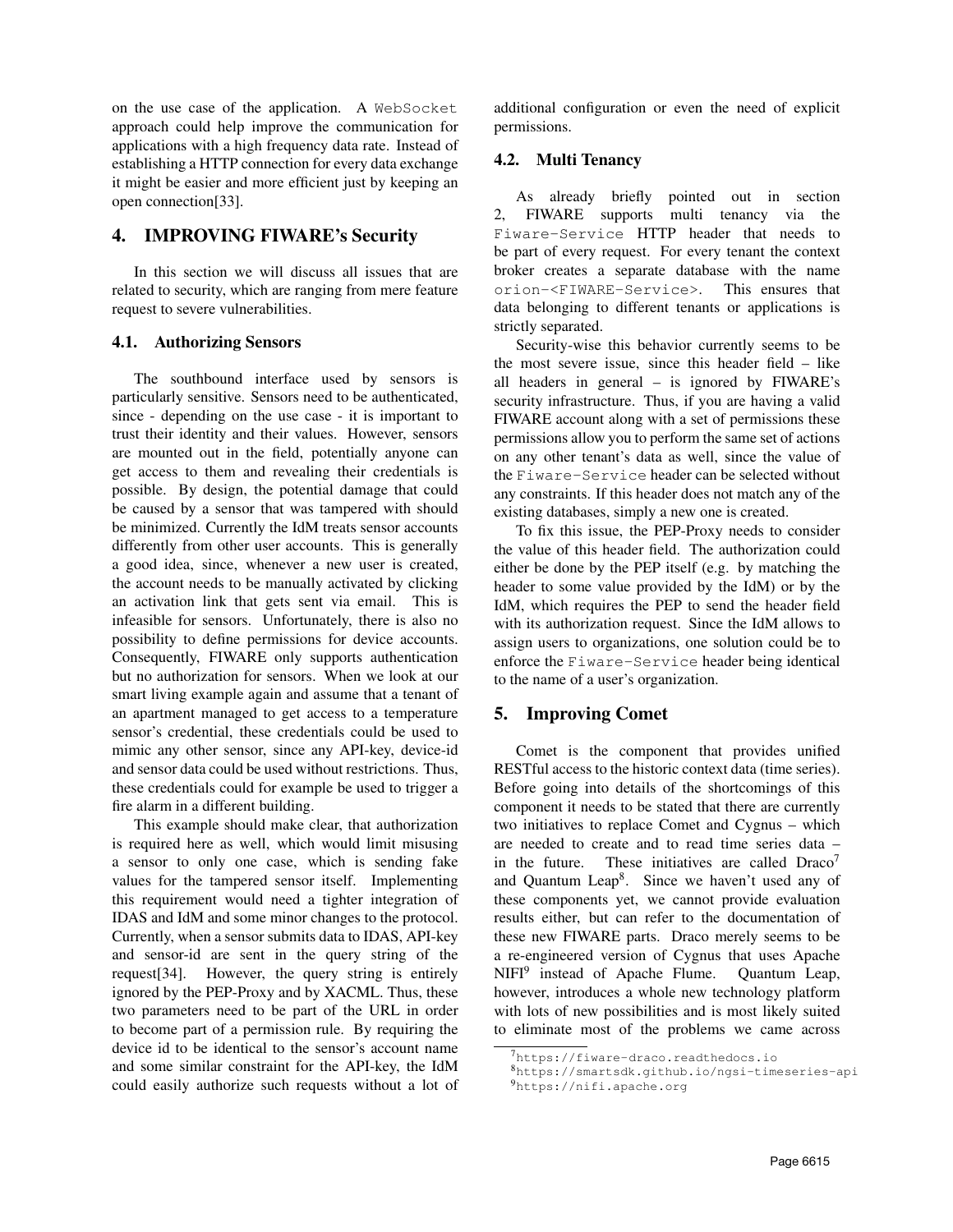when working with Cygnus/Comet. It is basically an NGSI interface to common time series database like InfluxDB<sup>10</sup>, RethinkDB<sup>11</sup> and Crate<sup>12</sup>, with currently a clear emphasis on the later one. It subscribes for change notifications with the context broker, transforms the incoming messages and stores them in a time series database. Consequently, time series data can be visualized using popular open source solutions like Grafana $13$ . Both of these new components are in an early stage and therefore still limited in their capabilities. When getting back to Comet, we need to take a closer look at the basic API functionality in order to understand its current shortcomings. Every request to retrieve data from comet has to include the type and id of the entity and the name of the desired attribute. Thus, the response contains a series of values for one attribute. This already turned out to be problematic in one use case, where we had to visualize values of mobile sensors, since getting the location of a sample requires a second request to Comet. Every request also requires a query parameter that limits the size of the response. Options are:

- lastN: limits the result to the N most recent samples. This value cannot exceed the configured maximum result length, which is originally 100.
- hLimit/hOffset: returns at most hLimit samples starting at hOffset, which allows for paginated results
- dateFrom/dateTo: allows to restrict results to a data range. This option has to be used with one of the previous restrictions

There is also a way to query aggregated results. In order to use this feature, a special Apache flume connector (NGSISTHSink[35]) needs to be configured, that stores *min*, *max* and *sum* values for all attributes and predefined periods in separate MongoDB collections. If this data sink is not used and therefore the collections of aggregated results are not present, Comet will NOT produce any error message, but returns empty results instead. Analyses showed that the resulting collections for aggregated information have at least the size of the actual time series data, although it just represents data that could be easily computed during a query. In fact, we ran into the following problem: In one of our projects we are running a sensor network, where every sensor produces a new sample every 30 seconds, resulting in 2880 data points per day. We also wanted to visualize these points over a user-defined period of time. Our



Figure 8. Temperature time series visualization using Comet (Screenshot from Wirecloud)



Figure 9. Using the refactored version of Comet (Screenshot from Wirecloud)

first result looked like shown in Figure 8, which should actually display all values for October 2018.

The *hLimit* parameter (and the maximum length configuration parameter) were set to 3000, consequently the data series stops after 3000 points, which covers slightly more than one day. To cover the whole month we would need a limit of about 90000 points, which does not make sense for a graphic that is probably 1500 pixels in width. What we actually wanted was a behaviour that allows us to cover all points for the given time period but automatically scales down values to a maximum of 3000 (or any other given value) points. This is a feature that is not supported by Comet, so we ended up in cloning the Comet repository and introducing the necessary changes ourselves. The result can be seen in Figure 9, which shows temperature in October 2018 reduced to 3000 points using the average of neighboring values.

We also implemented the functionality that was

<sup>10</sup>https://www.influxdata.com/

<sup>11</sup>https://www.rethinkdb.com/

<sup>12</sup>https://crate.io/

<sup>13</sup>https://grafana.com/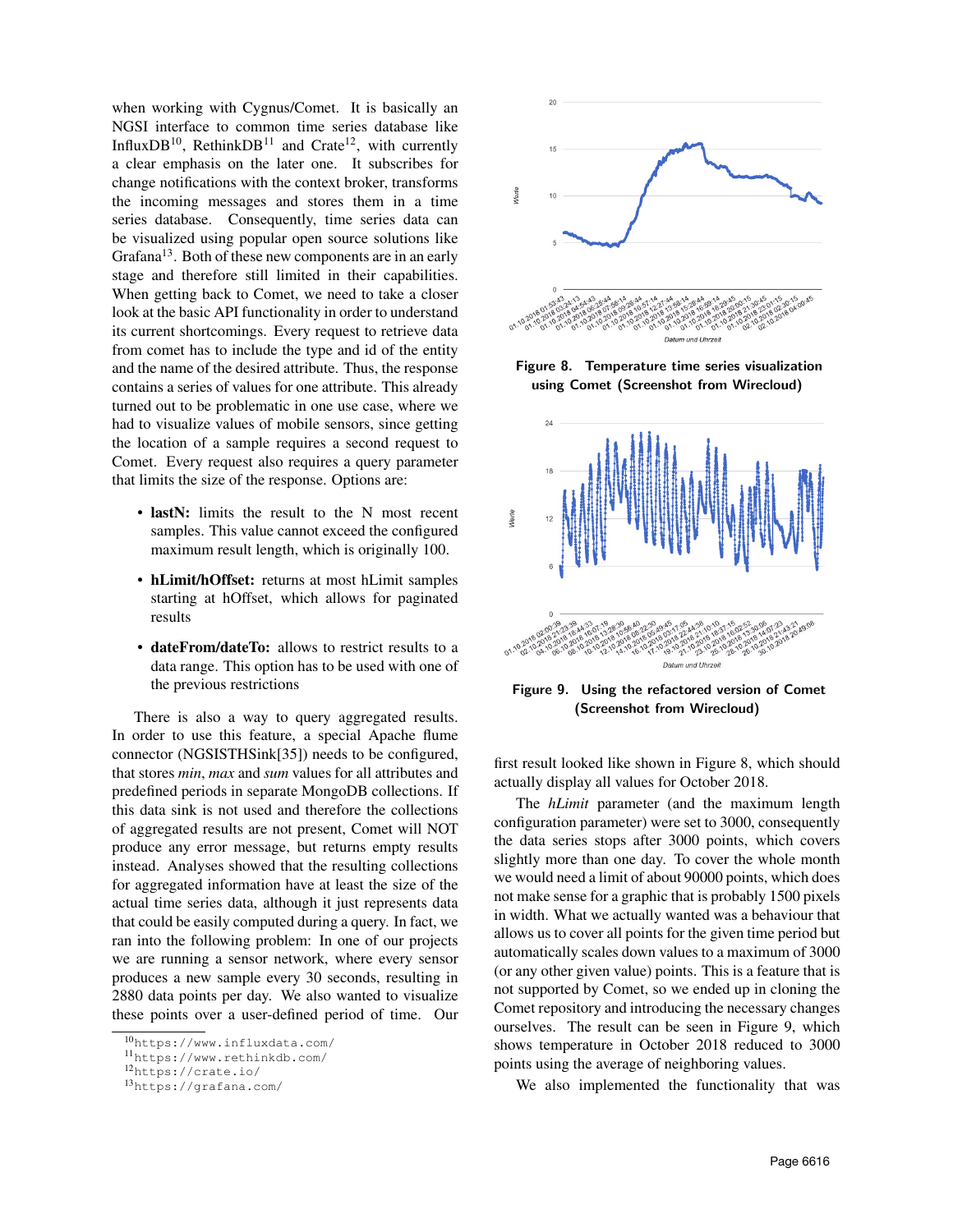

Figure 10. Daily maximum temperature (Screenshot from Wirecloud)

previously provided by the NGSISTHSink, however, without the need of any additional collections. Figure 10 shows the daily maximum temperature for October 2018.

#### 6. CONCLUSIONS

FIWARE's platform is offering a wide range of tools to create applications for (smart) cities. One of the strengths of the FIWARE platform - apart from being open source - is that its components are well integrated and are working together with little configuration effort. Since all of them also come as docker images its is relatively straight forward to set up a basic environment that can be used for example as an IoT platform. Generally, using these tools should make life easier for application developers, integrators and end users. On the other hand, as we have figured out based on our experiments and code analysis, the technological and functional basis of most of the components we have investigated so far, is far from perfect, which is also partially reflected by FIWARE's internal quality metrics[36].

Although FIWARE's context broker Orion is considered to be one of the most mature and stable elements within the platform, we have identified several improvements when it comes down to the usage of the HTTP header fields, like providing a more standardized support for versioning. Another improvement could be achieved by using an opaque string, like the ETag, in the HTTP response header for a simple caching mechanism. These two suggestions will greatly improve the overall usability and performance without the need of an in-depth re-factoring. Another useful feature for Orion would be a schema validation or the additional

WebSocket-Port. When it comes to Comet - the component used to access time series data - we have pointed out some missing functionality, like a missing error messages in case of an unused data sink. However, we have also revealed some missing functionality within FIWARE's security stack, like the authorization of sensors. This could be easily fixed without breaking any of the existing protocols. We are also convinced that users of the FIWARE platform will relatively quickly come across the same issues. On the other side, we see that currently a lot of development is going on. Nevertheless, we are strictly convinced that before new features and new components are about to be incorporated into the FIWARE platform, the emphasis should clearly be put on fixing issues and re-factoring of the existing code base - like it was already done with the IdM - in order to meet the need for a reliable, performant, modular and open source IoT and smart application infrastructure.

Our future work will involve monitoring of our here presented improvements. In addition, we are also planning to have a closer look at the non-functional requirements like stability, response times and performance based on automated testing. Performance can be considered from different points, like from the application side or from identifying possible bottlenecks inside the source code. This could also include verifying the readability of the source code.

#### Acknowledgment

This project has received funding from the European Union's Horizon 2020 research and innovation programme under grant agreement No 767642 (L4MS).

#### References

- [1] Publications Office of the European Union, "FI-WARE: Future Internet Core Platform," EU, Brussels, Belgium, Tech. Rep., 2011.
- [2] -, "FI-GLOBAL: Building and supporting a global open community of FIWARE innovators and users," EU, Brussels, Belgium, Tech. Rep., 2016.
- **-**, "A FIWARE-based SDK for developing Smart Applications," EU, Brussels, Belgium, Tech. Rep., 2017.
- [4] ——, "Bringing FIWARE to the NEXT step," EU, Brussels, Belgium, Tech. Rep., 2017.
- [5] FIWARE Team. (2011) What is FIWARE?<br>[Online]. Available: https://www.fiware.org/2011/05/ https://www.fiware.org/2011/05/ 17/what-is-fiware/
- [6] FIWARE Foundation. (2018) FIWARE Foundation. [Online]. Available: https://www.fiware.org/foundation/
- [7] R. T. Fielding, "Architectural styles and the design of network-based software architectures," Ph.D. dissertation, 2000, aAI9980887.